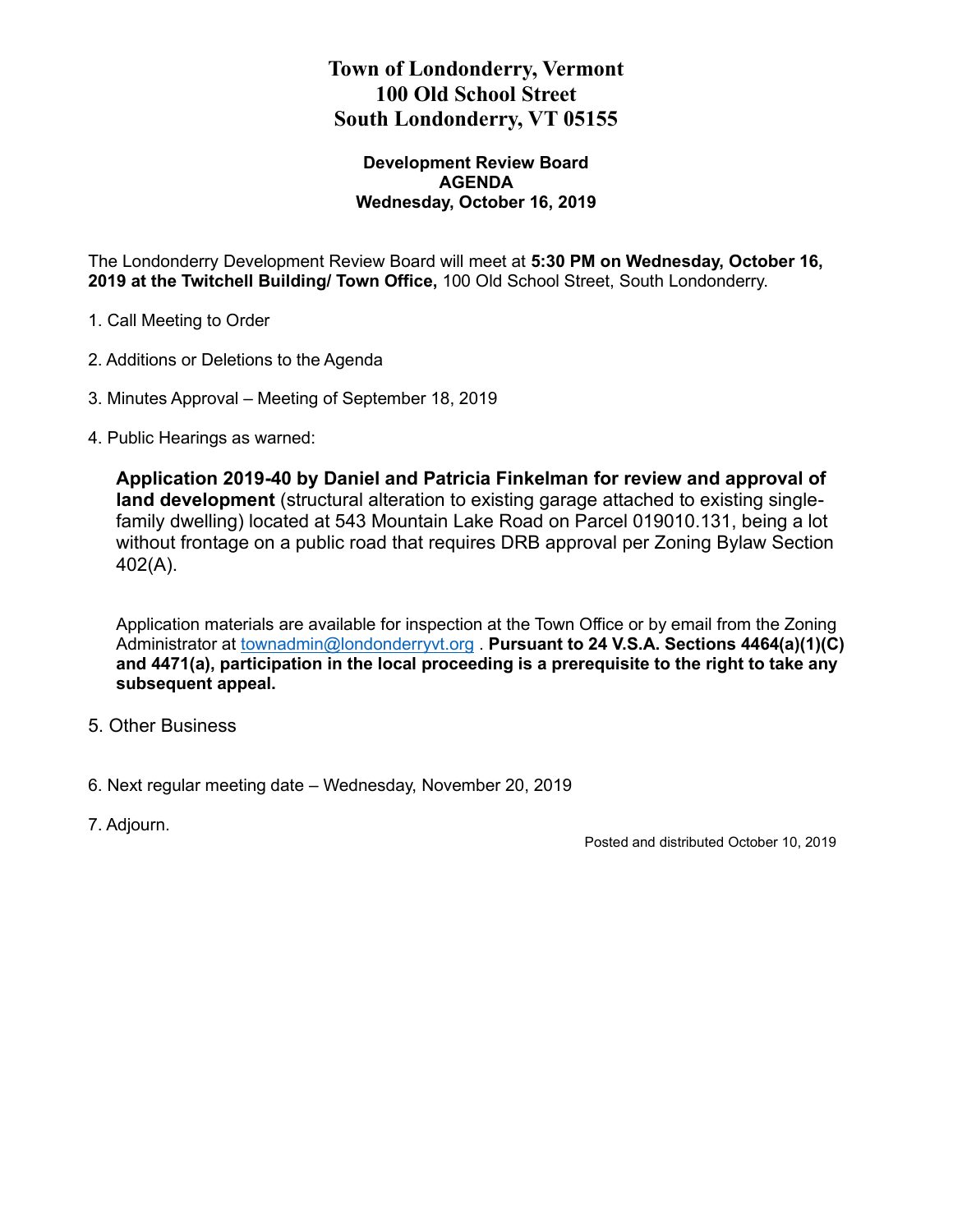## **Town of Londonderry, Vermont Development Review Board**

## **Regular Meeting Minutes**

# **Wednesday, October 16, 2019 Twitchell Building - 100 Old School Street, South Londonderry, VT**

**Board Members Present:** Esther Fishman C0-Chair, Denis Pinkernell Co-Chair, Sven Federow, Terry Hill and Bob Maisey.

**Board Members Absent**: John Lancaster, Chris Laselle

**Others in Attendance:** Town Officials – Shane O'Keefe, Zoning Administrator Sharon Crossman, Assistant to the Zoning Administrator. Members of the Public – Dan Bowen, Rob Hulem, Marlene Boyaner and Conrad Construction.

- 1. **Call the meeting to order.** DRB Co-Chair Denis Pinkernell called the meeting to order at 5:32 PM.
- 2. **Additions or deletions to the agenda** (to occur as 'Other Business.' ) The Board approved two additions to the agenda. as follows:

Preliminary discussion regarding permit application 2019-45 for construction proposed at 563 Spruce Hill Road along private road, subject to Zoning Bylaw Section 402(a). (Terry Hill abstained; Esther Fishman voted 'no.")

Consideration of revision to Zoning Bylaw Section 402(a) as proposed by Shane O'Keefe.

- 3. **Minutes Approval.** Motion by Denis Pinkernell to approve the minutes of the September 18, 2019, as drafted. Motion passed unanimously.
- 4. **Public Hearings as warned**.

**Application 2019-40 by Daniel and Patricia Finkelman for review and approval of land development** (structural alteration to existing garage attached to existing single-family dwelling)on Parcel 019010.131, located at 543 Mountain Lake Road, being a lot without frontage on a public road that requires DRB approval per Zoning Bylaw Section 402(A).

Dan Bowen, Mad Tom Builders, appeared on behalf of the Finkelmans. He described the proposed project as multiple, minor additions/expansions to an existing single-family home, specifically expansion of existing rear deck, screened porch and mudroom as well as the addition of a dormer to existing garage roof. He said he and the owners were unaware these minor improvements would require a public hearing until notified by the Zoning Administrator after submitting a zoning permit application.

The Board discussed the specifics of the Bylaw requirement for DRB approval of the access, including the possibility that this standard could be revised to not require DRB approval, upon a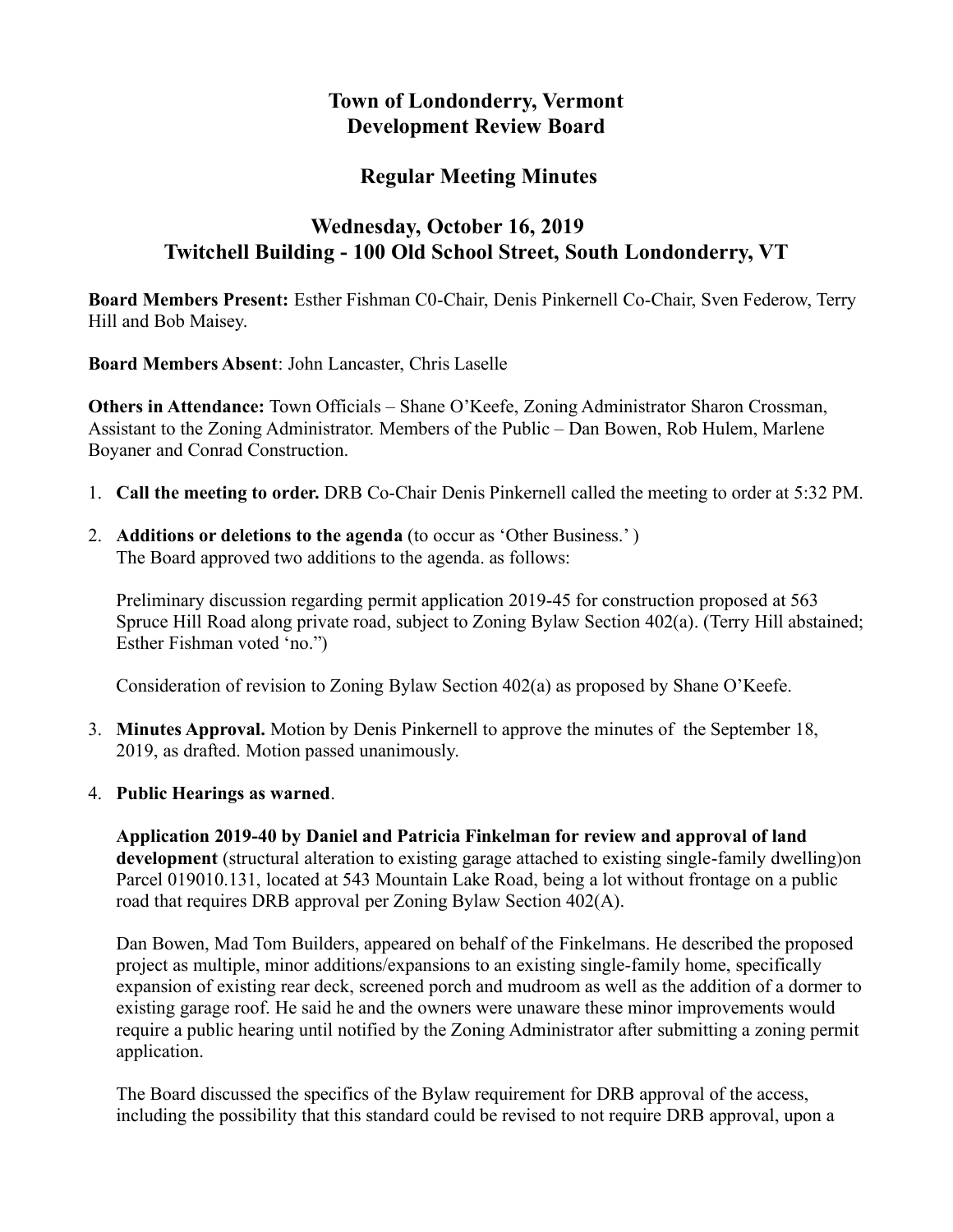recommendation from the Planning Commission to the Select Board. *A motion was made by Sven Federow, seconded by Bob Maisey, to approve the existing access to Parcel 0, 19010.131at 543 Mountain Lake Road, being a lot without frontage on a public road that requires DRB approval per Zoning Bylaw Section 402(A). The motion passed unanimously.*

- 5. Other business: As agreed in Agenda Item 2.
	- a. The Board heard the comments of Marlene Boyaner and Rob Hulem regarding the Town's requirement for a public hearing and decision by the DRB prior to adding a  $15' \times 16'$  screened porch to their existing single-family home at 563 Spruce Hill Road. They expressed their 'surprise' that DRB review and approval is required and that the possible hearing date and appeal period would delay their project beyond the construction season. They further stated their frustration that the standard and process seemed unnecessarily onerous and lengthy, compared to their experience elsewhere.

The Board explained that the applicable Town's Zoning Bylaw standard, Section 402 (A) requiring DRB approval must be followed, and that a public hearing could be scheduled for its November. Meeting. The Board then described the process of appeal as an alternative, which the property owners decided to decline. The Board agreed that a hearing on this matter would be warned for 11/20/2019.

- b. Shane O'Keefe presented draft language for revision of Bylaw Section 402(A), specifically to eliminate the need for DRB approval of this standard. After discussion, the consensus of the Board was favorable as to the changes proposed, subject to review and discussion with the Planning Commission.
- 6. Next regular meeting Wednesday, November 20, 2019 at 5:30pm.
- 7. Adjourn. The meeting was adjourned at 6:42 PM.

*Approved by DRB:*  $\overbrace{\hspace{2.5cm}}$   $\overbrace{\hspace{2.5cm}}$   $\overbrace{\hspace{2.5cm}}$   $\overbrace{\hspace{2.5cm}}$   $\overbrace{\hspace{2.5cm}}$   $\overbrace{\hspace{2.5cm}}$   $\overbrace{\hspace{2.5cm}}$   $\overbrace{\hspace{2.5cm}}$   $\overbrace{\hspace{2.5cm}}$   $\overbrace{\hspace{2.5cm}}$   $\overbrace{\hspace{2.5cm}}$   $\overbrace{\hspace{2.5cm}}$   $\overbrace{\hspace{2.5cm}}$   $\overbrace{\hspace{$ 

| Posted and distributed October 24, 2019 |  |  |  |
|-----------------------------------------|--|--|--|
|-----------------------------------------|--|--|--|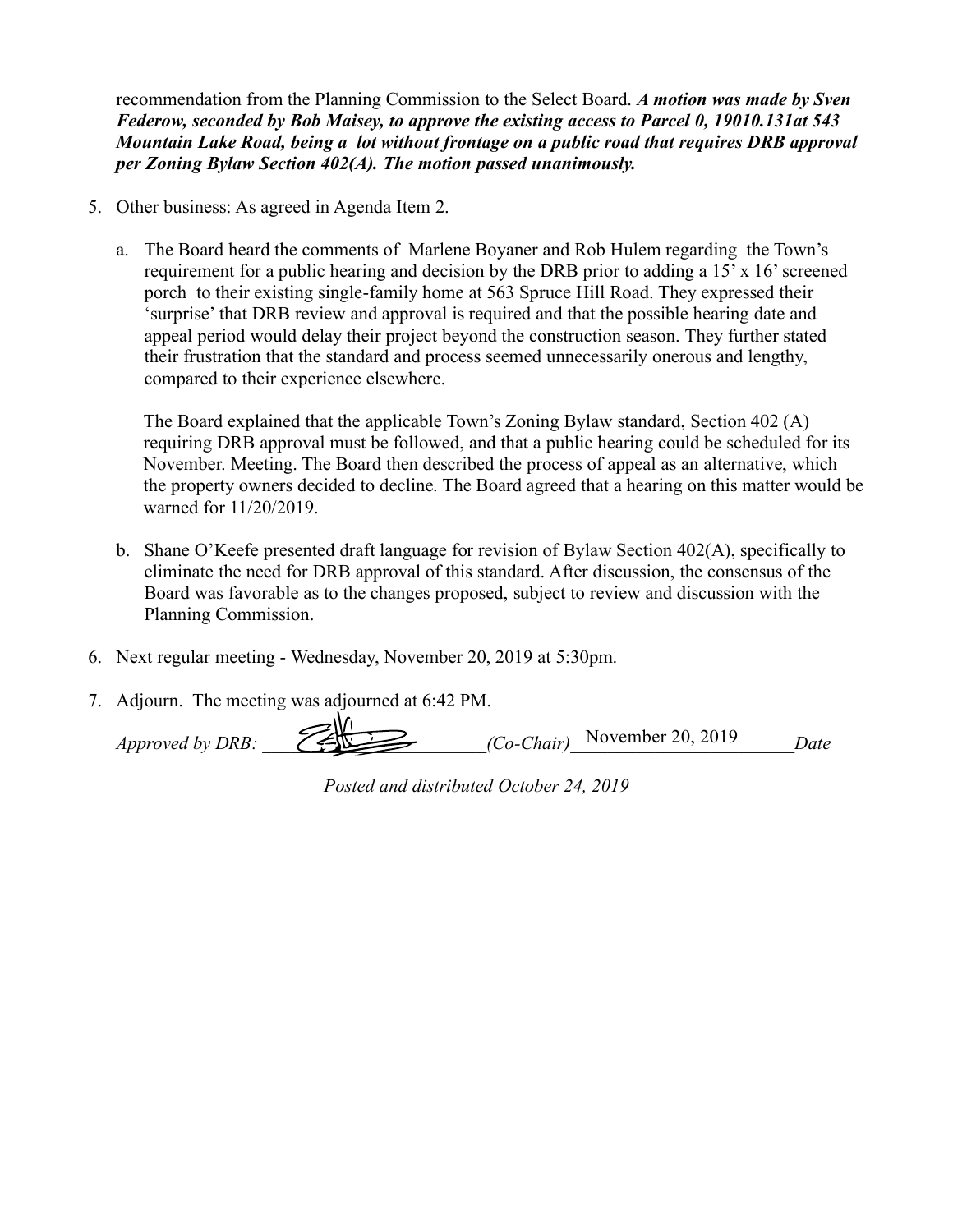#### **TOWN OF LONDONDERRY, VERMONT**

#### **Development Review Board**

## **Findings of Fact and Notice of Decision Property of Dan and Patricia Finkelman Parcel 019010.131 at 543 Mountain Lake Road**

### **INTRODUCTION AND PROCEDURAL HISTORY**

- **1.** This proceeding involves review of Zoning Permit Application 2019-40 submitted by Dan Bowen, Mad Tom Builders, (the Builder) for land development involving an existing singlefamily dwelling owned by Dan and Patricia Finkelman, and located along a non-maintained Class 4 Town road, requiring review by the Development Review Board (the Board) per Zoning Bylaw Sections 402 (A).
- 2. The application for a zoning permit was received by the Town of Londonderry Zoning Administrator on 9/18/2019. A copy of the application is available at the Town Offices in Londonderry.
- 3. On 9/23/2019, notice of a public hearing for review of the Finkelman application was posted at the following places:
	- o The Londonderry Town Clerk's Office
	- o The Londonderry Post Office
	- o The South Londonderry Post Office
	- o 543 Mountain Lake Road, at a location which is within view of the pubic-right-ofway most nearly adjacent to the subject property.
- 4. On 9/23/2019, a copy of the notice of public hearing was mailed to the Owners and abutting property owners by first class mail, as shown on the Certificate of Service attached to this decision.
- 5. On 9/25/2019, notice of a public hearing for the Finkelman application was published in the *Vermont Journal.*
- 6. The application was considered by the Development Review Board (the Board) at a public hearing opened on 10/16/2019. Present through the proceedings were the following members of the Board: Denis Pinkernell (Co-Chair), Esther Fishman (Co-Chair), Sven Fedorow, Terry **Hill,** Bob Maisey. On 10/16/2019 the public hearing was closed.
- 7. During the course of the proceedings. the following exhibits were provided to the Board:

**Exhibit 1:** Zoning Permit application materials filed on 9/18/2019 by the Builder.

**Exhibit 2:** "Pricing Set" Drawings by Id3, dated  $3/26/2019$  including "Sheet A-102 Main Floor and Roof Plans" and "Sheet A-201 Elevations.

These documents are available at the Town Office.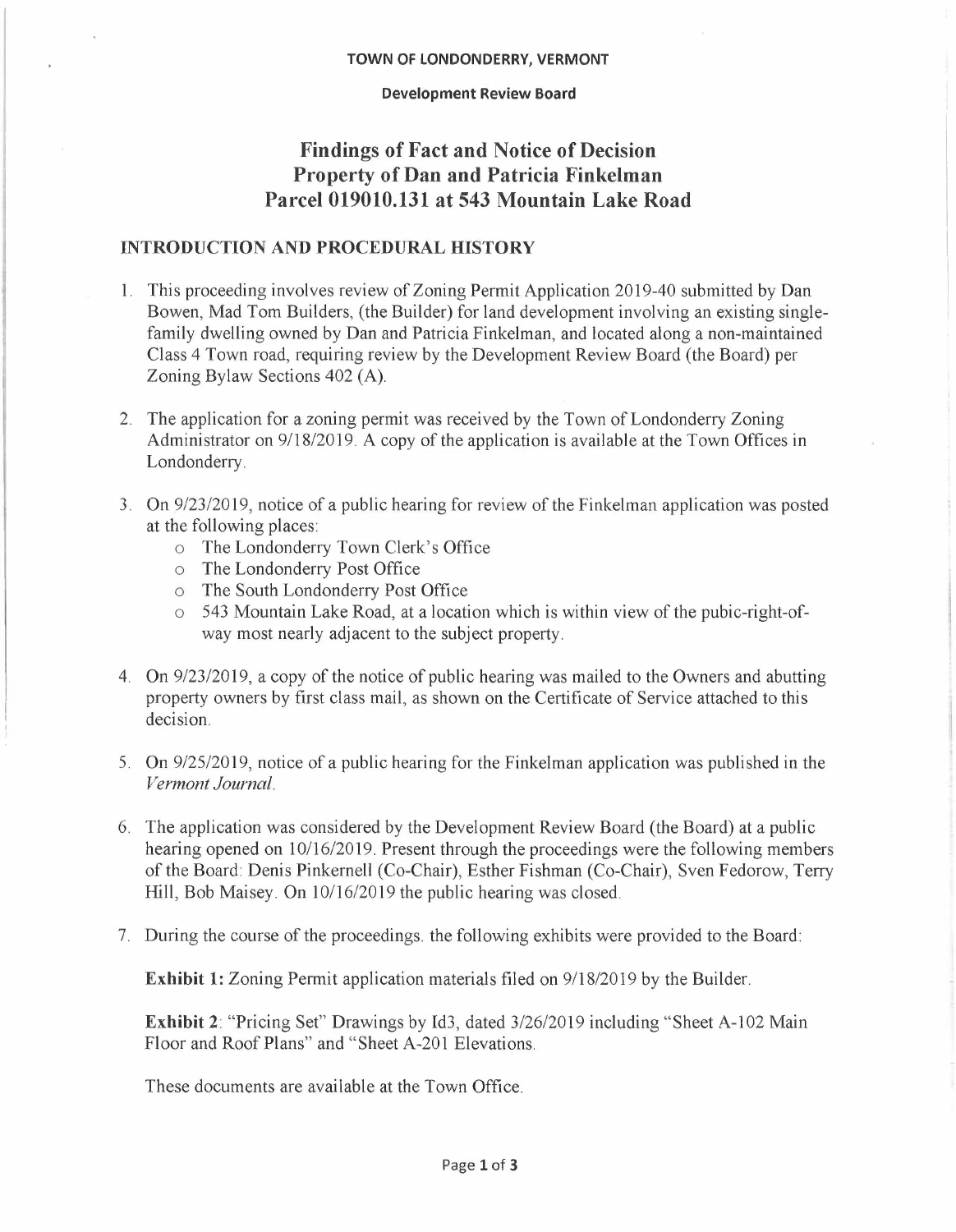At the hearing, Dan Bowen, Mad Tom Builders, appeared on behalf of the Owners. He described the proposed project as multiple, minor alterations to an existing single-family home, specifically expansions of an existing rear deck, a screened porch and a mudroom, as well as the addition of a dormer to existing garage roof. He stated that he and the owners were unaware that this project would require a permit until notified by the Zoning Administrator, when they also learned that DRB approval was needed for the access.

- 8. A Notice of Violation was issued by the Zoning Administrator on 9/3/2019 noting that construction activities had commended without a valid Zoning Permit having been issued.
- 9. No one else appeared or spoke at the public hearing and no written comments were received regarding this proceeding.
- 10. After discussion in the open meeting, the Board approved a decision on the application.

### **FINDINGS**

Based on the application, exhibits and other testimony presented at the public hearing, the Board makes the following findings:

- 1. The Owners of Record of Parcel 019010.131 located at 543 Mountain Lake Road are Dan and Patricia Finkelman, according to a deed recorded in Book 81, Page 201 of the Londonderry Land Records.
- 2. This parcel consists of 13.50 acres accessed by Mountain Lake Road, a non-maintained Class 4 Town road.
- 3. The property is located in the R3 Zoning District as described on the Town of Londonderry Zoning Map and Article II of the Bylaw
- 4. The proposed land development renovation of an existing single-family dwelling- is permitted in the R3 Zoning District per Zoning Bylaw Section 200 and subject to Zoning Permits and Procedures per Section 601 B.
- 5. Land development on a non-maintained Town road requires review and approval by the Development Review Board per Section 402 (A) of the Bylaw
- 6. The Board noted that several identical situations regarding existing access were recently referred to and approved by the Board per Section 402 (A). Board members agreed that this standard, specifically the requirement for DRB approval, which requires a public hearing per State statute, should be studied by the Planning Commission for sensible revision that would allow such cases to be handled by the Zoning Administrator.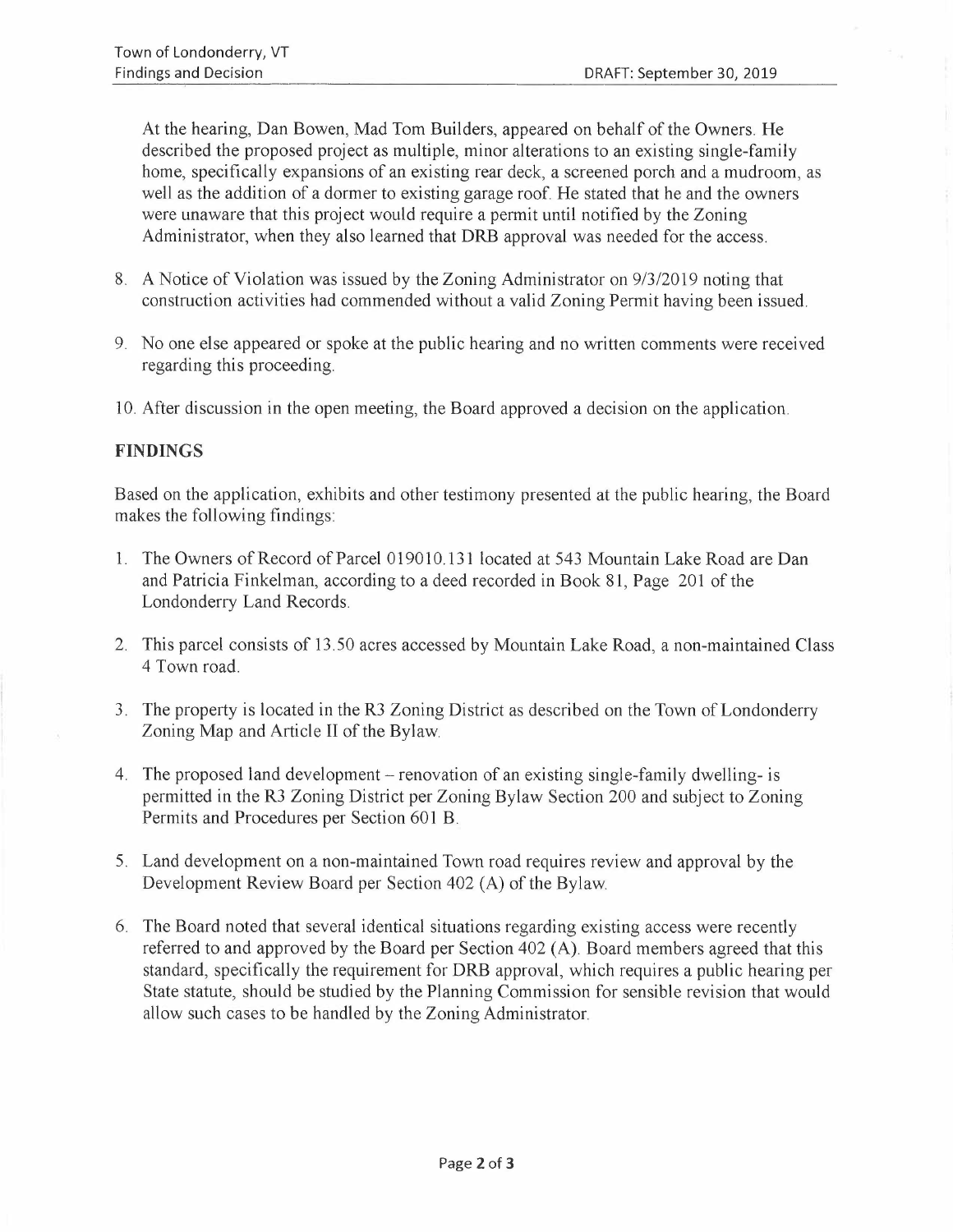### **DECISION AND CONDITIONS**

Based upon the Findings above, the Board decided unanimously to *grant approval of the proposed renovations on Parcel 019010.131at 543 Mountain Lake Road, being a lot without frontage on a public road that requires DRB approval per Zoning Bylaw Section 402(A), as submitted.* 

Dated at Londonderry, Vermont, this  $\leq$  *L* day of October 2019.

Denis Pinkernell, Co-Chair

**NOTICE OF RIGHT TO APPEAL:** This decision may be appealed to the Vermont Environmental Court by an interested person who participated in the proceeding before the Development Review Board. Such appeal must be taken within 30 days of the date of this decision, pursuant to 24 V.S.A. § 4471 and Rule S(b) of the Vermont Rules for Environmental Court Proceedings.